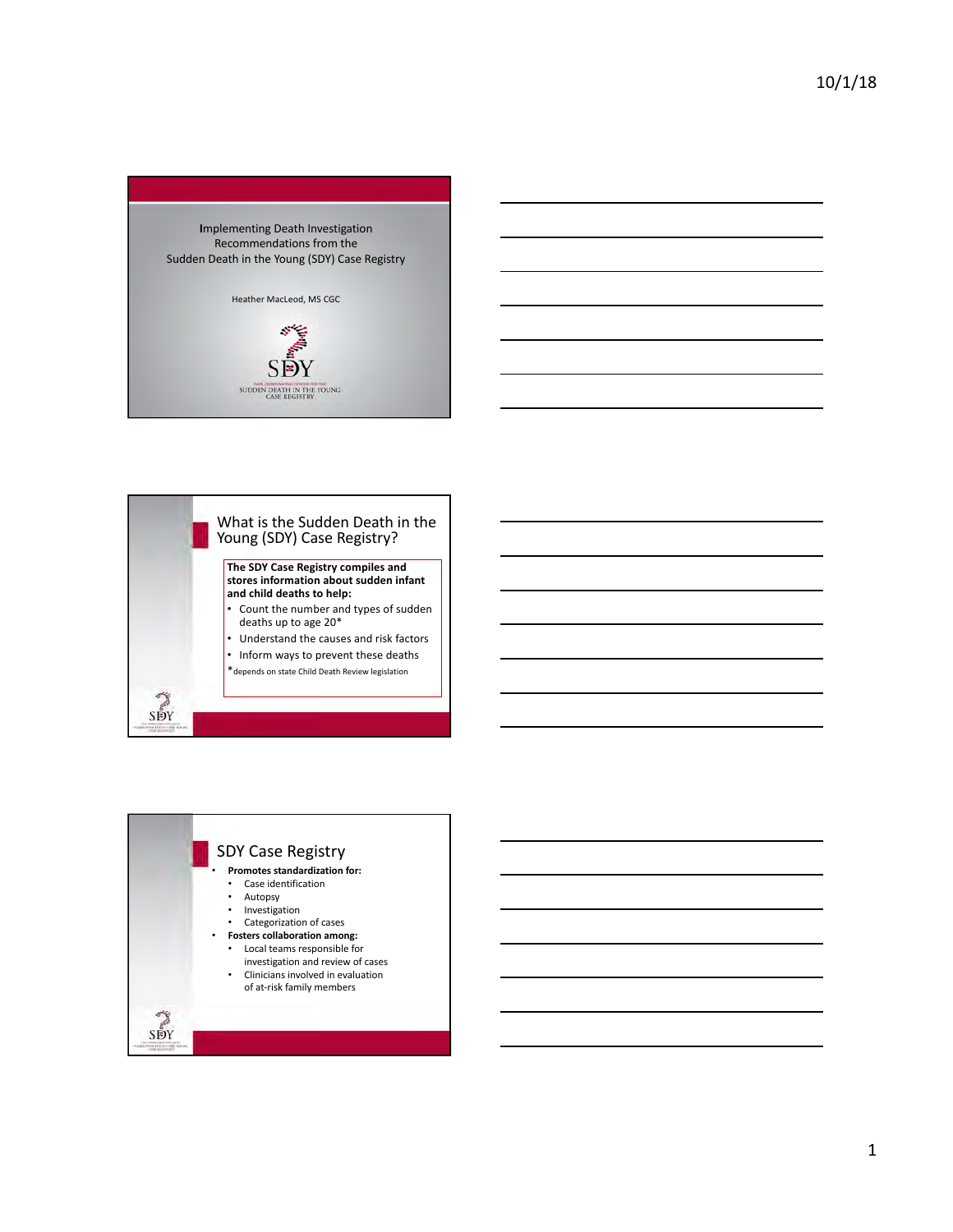



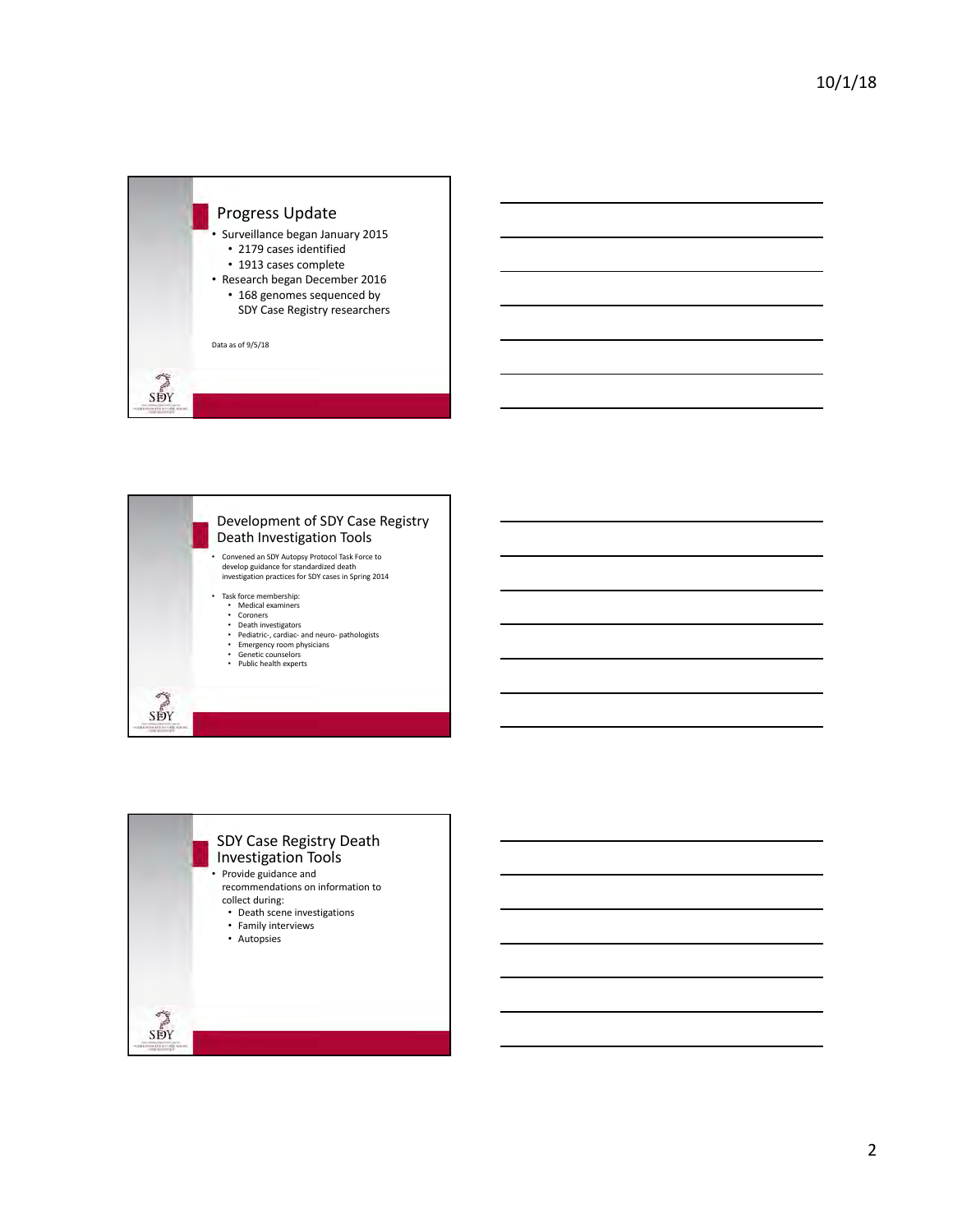



|  | 404 FALLO J'ANARYGATION CITOL AND FRAUD INTERNET-TOOL      |  |  |
|--|------------------------------------------------------------|--|--|
|  |                                                            |  |  |
|  |                                                            |  |  |
|  | SDY Field Investigation Guide and<br>Family Interview Tool |  |  |



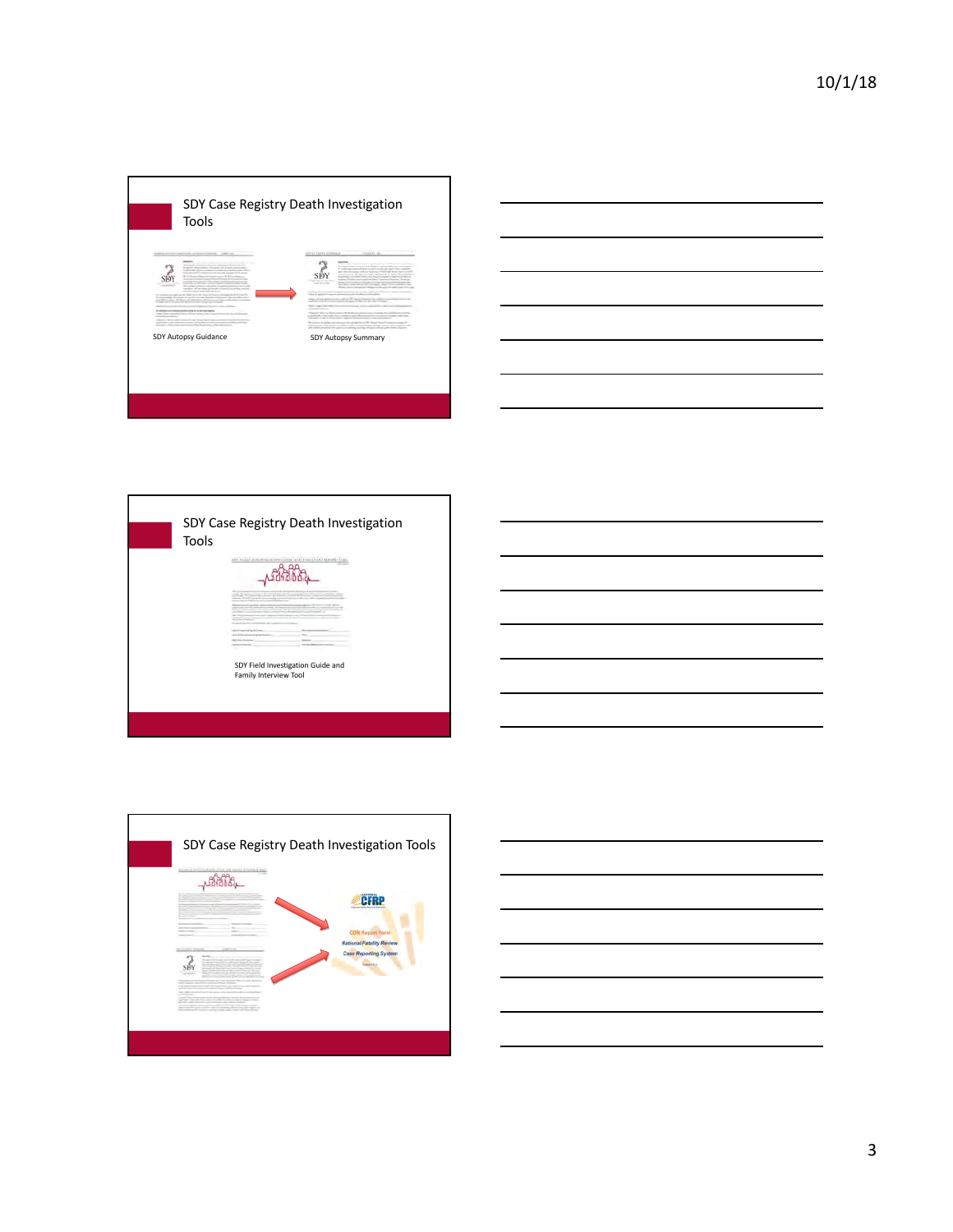





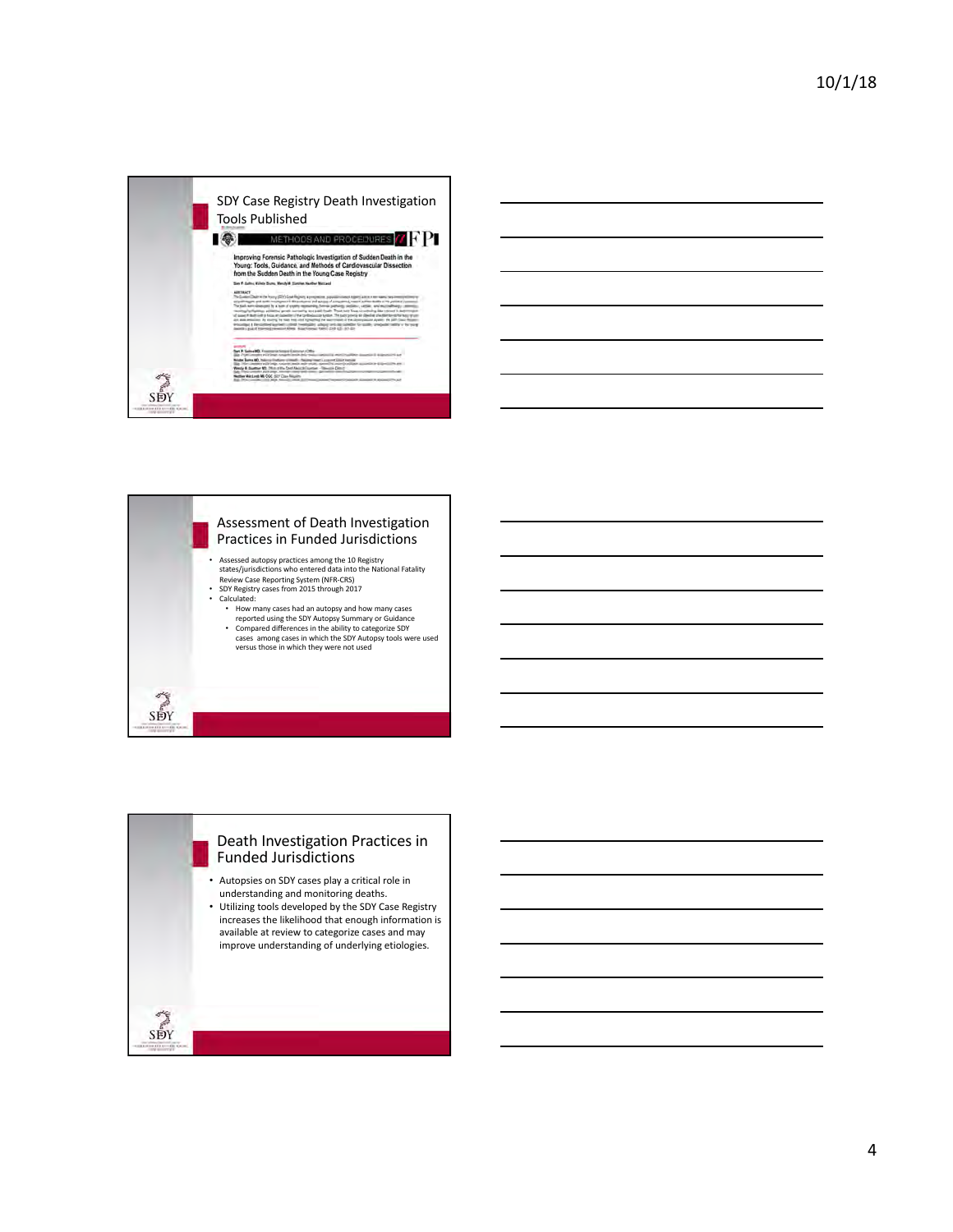





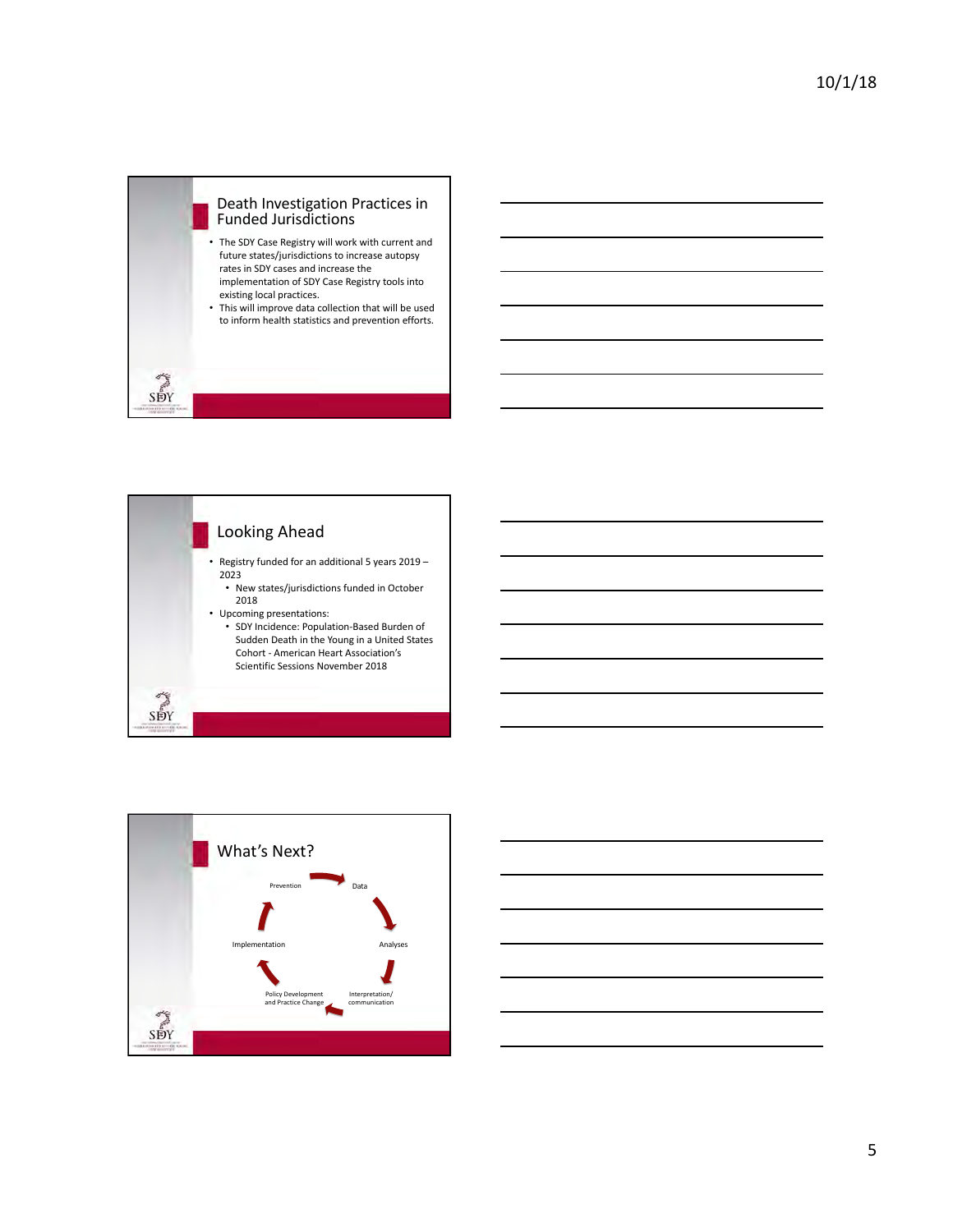

| the control of the control of the control of the control of the control of the control of | $\overline{\phantom{a}}$ |
|-------------------------------------------------------------------------------------------|--------------------------|
|                                                                                           |                          |
|                                                                                           |                          |
|                                                                                           |                          |
|                                                                                           |                          |
|                                                                                           |                          |
|                                                                                           |                          |
|                                                                                           |                          |
|                                                                                           |                          |
|                                                                                           |                          |
|                                                                                           |                          |
|                                                                                           |                          |
|                                                                                           | $\overline{\phantom{a}}$ |
|                                                                                           |                          |
|                                                                                           |                          |
| <u> 1989 - Andrea Andrew Maria (h. 1989).</u>                                             |                          |
|                                                                                           |                          |
|                                                                                           |                          |
|                                                                                           |                          |